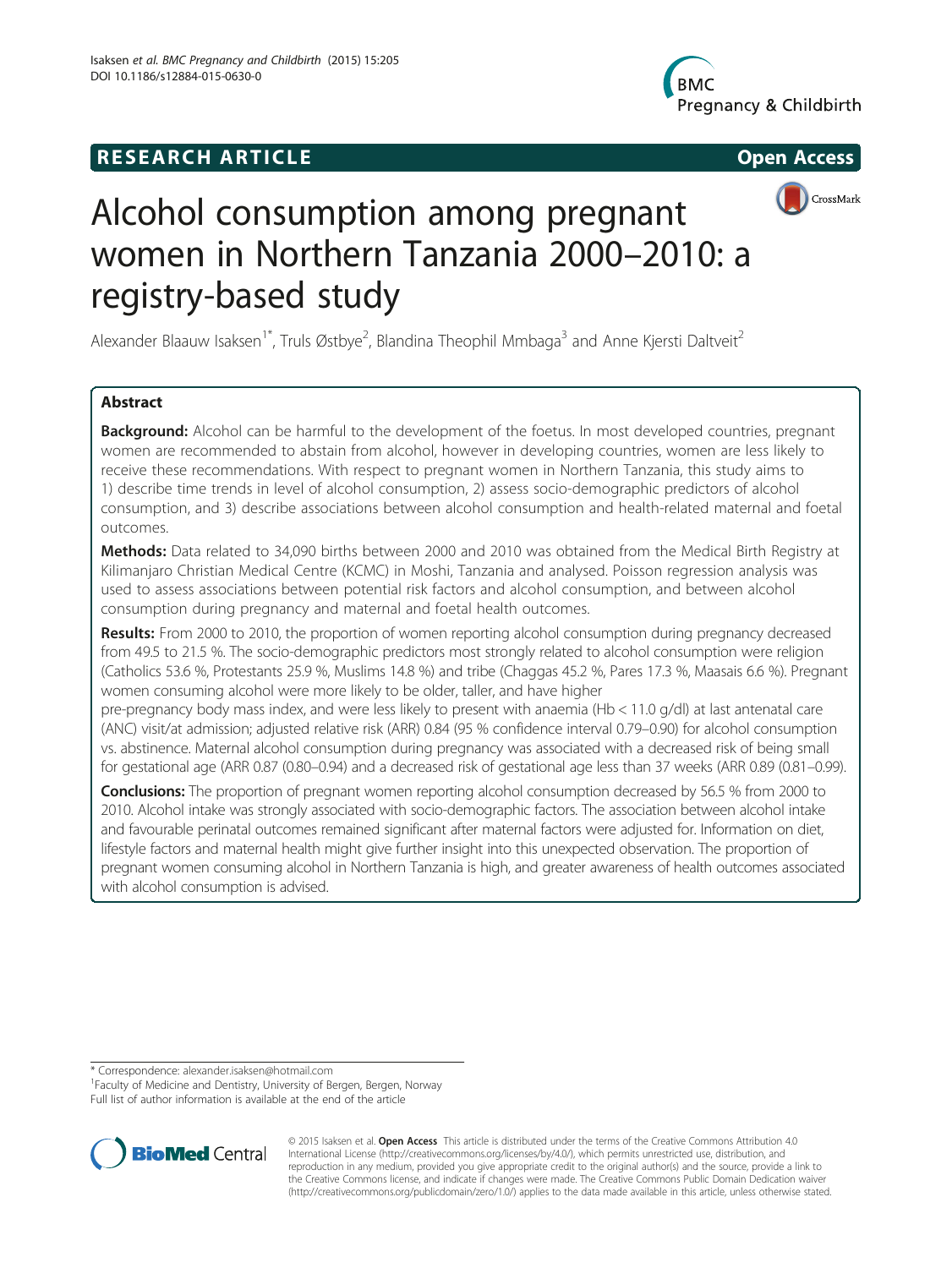# Background

The effect of alcohol consumption on behaviour, health, and society are major public health challenges worldwide [[1\]](#page-8-0). Alcohol consumption during pregnancy generally increases the mother's risk of a wide range of diseases and affects foetal development negatively. Foetal Alcohol Syndrome (FAS) is the most serious condition caused by the consumption of large amounts of alcohol during pregnancy [[2\]](#page-8-0). Binge drinking is particularly damaging to foetal development [[3\]](#page-8-0). Other consequences for children exposed to alcohol during pregnancy include reduced attention span, receptive language and visualmotor skills [\[4](#page-8-0)].

Due to the risks associated with alcohol consumption during pregnancy, pregnant women in many developed countries are recommended to abstain from alcohol. However, even in these countries, formal recommendations to abstain from alcohol during pregnancy are relatively recent: In the United States, the Surgeon General first made the recommendation in 2005 [[5\]](#page-8-0).

In contrast to developed countries, policies in many developing countries have paid little attention to risks associated with alcohol consumption during pregnancy. While the alcohol-attributable fraction of the total burden of disease in many developing countries, such as Tanzania, is considerably lower than in Europe and the United States [[6\]](#page-8-0), the absolute contribution of alcohol to poor health may be even larger [[1\]](#page-8-0). Although the burden of alcohol use during pregnancy has significant consequences, and at least in some African countries alcohol use among pregnant women is high [[7\]](#page-8-0), significant variation exist both within and among African countries[\[8](#page-8-0)].

This study aims to:

- 1. Describe time trends in the level of alcohol consumption over a decade among pregnant women in Northern Tanzania.
- 2. Assess the association of maternal socio-demographic and pre-pregnancy health factors with alcohol consumption during pregnancy.
- 3. Assess the relationship between alcohol consumption during pregnancy and maternal and foetal health outcomes.

# Methods

# Study design and data collection

This cross sectional study is based on data from the Birth Registry of Kilimanjaro Christian Medical Centre (KCMC) in Moshi, Kilimanjaro Region in Northern Tanzania. The population in Kilimanjaro Region was approximately 1.6 million people in 2012 [\[9](#page-8-0)]. KCMC is a referral hospital that receives patients mostly from Kilimanjaro Region (89.6 %), but also from other regions with only lower level hospitals if more advanced treatment is required. The annual number of births at KCMC is approximately 3,200. Since July 2000 all births at KCMC have been registered in the electronic birth registry file. As of November 2010, when the latest data included in this study was recorded, over 34,000 newborns had been included in the registry. The registry is a collaborative project between KCMC, Kilimanjaro Christian Medical University College, and the University of Bergen, Norway.

Mothers who give birth at KCMC are asked to bring their antenatal care (ANC) card (record of ANC visits during pregnancy) to the hospital. If the mother gives oral consent to participate, a project midwife interviews her with a structured questionnaire within 24 hours after delivery. The topics in the questionnaire include: information concerning the child's mother and father, living conditions during pregnancy, the mother's health before and during pregnancy, information concerning the delivery, and on the health of the child/children. Information is also collected from the ANC card.

#### Study population

In the analyses of time trends and the relationship between socio-demographic factors/maternal health and alcohol intake during pregnancy, one record per pregnancy was included ( $N = 33,006$ ). In the analyses of the relationship between alcohol intake and perinatal death and low Apgar score, all newborns (including multiple births) were included  $(N = 33,971)$ , but stillbirths were excluded from the analyses of low Apgar score. In the analyses of weight and gestational age, multiple births were excluded as these often are delivered before term and are small for gestational age when compared to singleton standards ( $N = 29,399$ ). Based on a subset of the study population where information on anaemia at last ANC visit or at admission was available, an analysis of anaemia and alcohol consumption during pregnancy was included because anaemia during pregnancy could indicate maternal nutritional status and is a risk factor for poor perinatal outcomes [[10\]](#page-8-0). This information was available for 8,778 pregnancies from 2006 and onwards. In accordance with World Health Organization (WHO) definitions, anaemia was categorized as mild/moderate (Hb 7–10.9 g/dl) or severe (Hb < 7 g/dl) [[11](#page-8-0)].

# Selection and description of risk factors and outcomes

In describing time trends and socio-demographic predictors of alcohol use, the main outcome was the mothers' drinking habits during pregnancy, dichotomized into alcohol consumption (yes/no) or according to frequency of alcohol consumption. In the multivariable analysis, only socio-demographic and pre-pregnancy health predictors of alcohol consumption with p-values below 0.05 are presented. Among factors that were not significant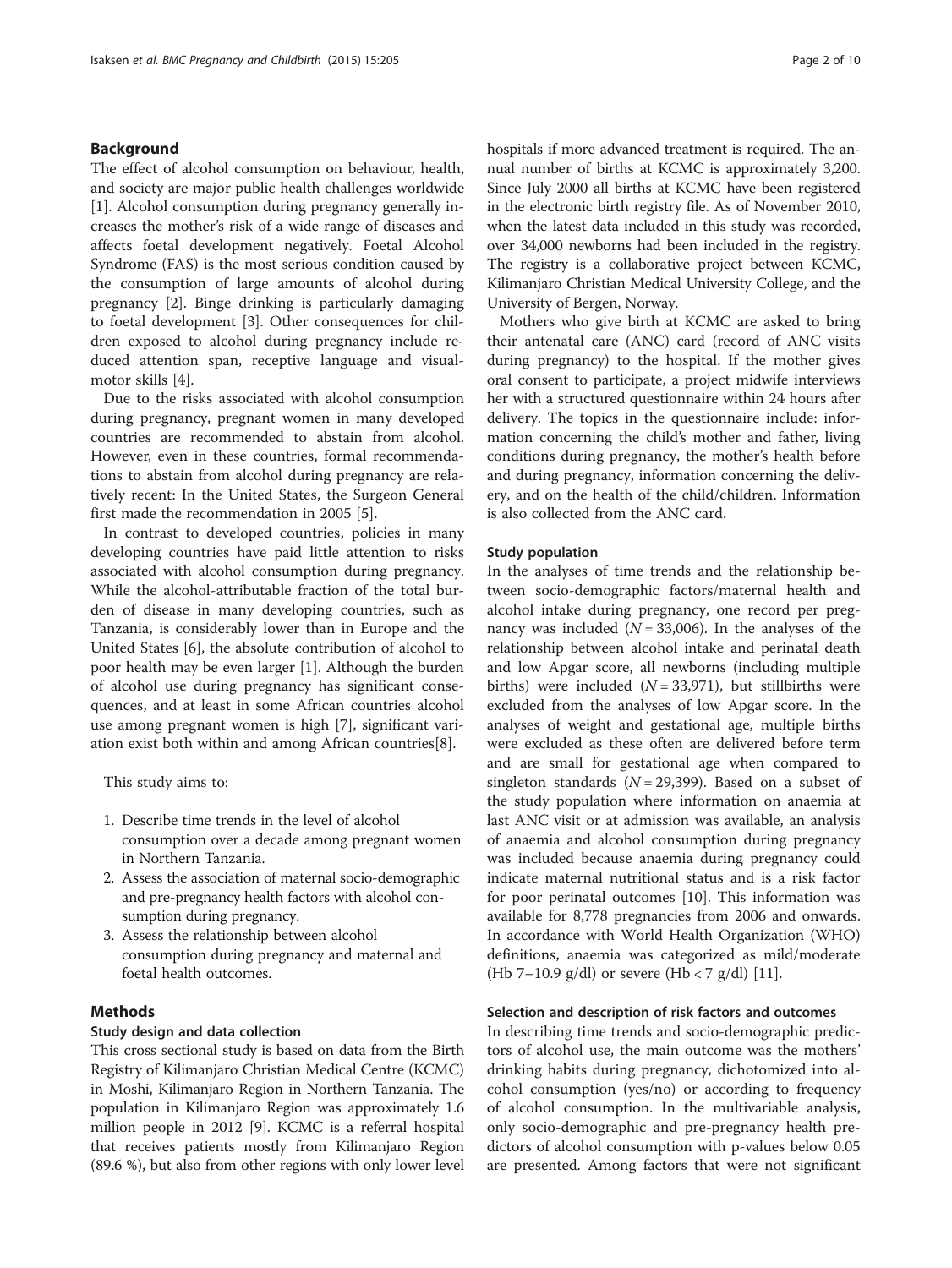in the multivariable analysis were marital status and education level of the mother and father.

The association of alcohol with foetal and maternal health outcomes with an occurrence of at least 0.5 % in the registry were considered. Crude and adjusted associations between alcohol consumption and the following health outcomes are presented: maternal anaemia, perinatal mortality, being small for gestational age (below 10th percentile related to gestational age and sex), gestational age below 37 weeks, and low Apgar score 5 minutes after birth. Definitions of health outcomes were selected based on available literature [\[11](#page-8-0)–[13\]](#page-8-0). Pregnancy outcomes considered, but not presented due to the non-significant relationship between them and alcohol consumption in the unadjusted analysis, include caesarean section, malformations, head circumference and if the child was transferred to paediatric department postnatally.

# Data analysis

Generalized Linear Models with Poisson regression were used to calculate p-values and adjusted relative risks (ARR) with 95 % confidence intervals. In the multivariable models predicting alcohol consumption, only significant factors  $(p < 0.05)$  were included. In the final model, non-significant factors ( $p > 0.05$ ) were added one by one to assess their significance. All factors were treated as categorical variables in the analysis. All calculations were made with The Statistical Package for Social Science (SPSS) Version 19.0–22.0.

#### Ethical approval

The birth registry at KCMC has ethical clearance from the Tanzanian Ministry of Health and National Institute for Medical Research (NIMR), from the Norwegian National Ethics Committee and from the KCM University College. The study is solely based on the KCMC Birth Registry established as a collaborative project between the University of Bergen, Norway and KCMC. The study was initiated in 2011 and approved by birth registry coordinator Rachel Manongi, KCMC, and professor Rolv Terje Lie, University of Bergen, who was the Norwegian project leader for the birth registry project.

# Results

# **Overall**

34.1 % of mothers reported alcohol consumption during pregnancy, 19.2 % drank occasionally, 3.9 % drank once a week, 10.1 % drank more than once a week and 1.0 % drank alcohol daily.

# **Trends**

The percentage of mothers who reported alcohol consumption during pregnancy declined from 49.5 % in 2000 to 21.5 % in 2010 ( $p < 0.001$ ) (Fig. [1](#page-3-0)). A decline was

observed in all socio-demographic groups. It was most pronounced in mothers aged 17 or younger, where the decrease was from 29.4 % in 2000 to 6.4 % in 2010. In the oldest mothers, the decrease was from 55.7 % to 33.8 % during the same time period. Frequency of drinking decreased during the observation period: for example, the proportion of women who drank daily declined from 1.4 % in 2000 to 0.1 % in 2010 ( $p < 0.001$ ).

# Socio-demographic and pre-pregnancy health predictors of alcohol consumption

Alcohol consumption varied with most socio-demographic variables (Table [1](#page-4-0)). Alcohol consumption increased with maternal age, from 17.4 % among mothers aged 17 or younger to 42.5 % among mothers aged 36 years or older. In terms of birth order, 26.7 % of nulliparous women reported to drink during pregnancy compared to 41.1 % of mothers with 3 or more previous pregnancies. 45.2 % of women of the Chagga tribe reported alcohol consumption, which was higher than what women of the Pare tribe (17.3 %), the Maasai tribe (6.6 %) and other tribes (21.8 %) reported. Compared to Protestant and Muslim women, frequency of alcohol consumption during pregnancy was highest amongst Catholic women. Overweight and obese women, tall women and those with positive HIV status were more likely to consume alcohol during pregnancy compared to underweight women and those with a normal weight, short women and those with negative HIV status.

#### Alcohol and anaemia

In the multivariable analyses, the ARR of anaemia (Hb < 11.0 g/dL) was  $0.84$  (0.79 – 0.90) for those who consumed alcohol compared to those who abstained from alcohol. Corresponding numbers for severe anaemia and mild/moderate anaemia were 0.74 (0.58 – 0.95) and 0.86 (0.80 – 0.93), respectively (Table [2](#page-6-0)).

# Foetal outcomes

Mothers who reported alcohol consumption during pregnancy were less likely to have babies small for gestational age (below 10th percentile when related to gestational age and sex) and to deliver before term  $\left( < 37 \text{ weeks} \right)$  compared with mothers who abstained from alcohol. ARRs were  $0.87$   $(0.80 - 0.94)$  for delivering a baby that was small for gestational age and  $0.89$  ( $0.81 - 0.99$ ) for preterm birth (Table [3](#page-7-0)), respectively.

# **Discussion**

In this registry-based study of 34,090 deliveries in Northern Tanzania from 2000 to 2010, 34.1 % of pregnant women reported alcohol consumption during pregnancy, with a decline from 49.5 % in 2000 to 21.5 % in 2010. Alcohol consumption was associated with socio-demographic predictors including tribe, age of the mother and father,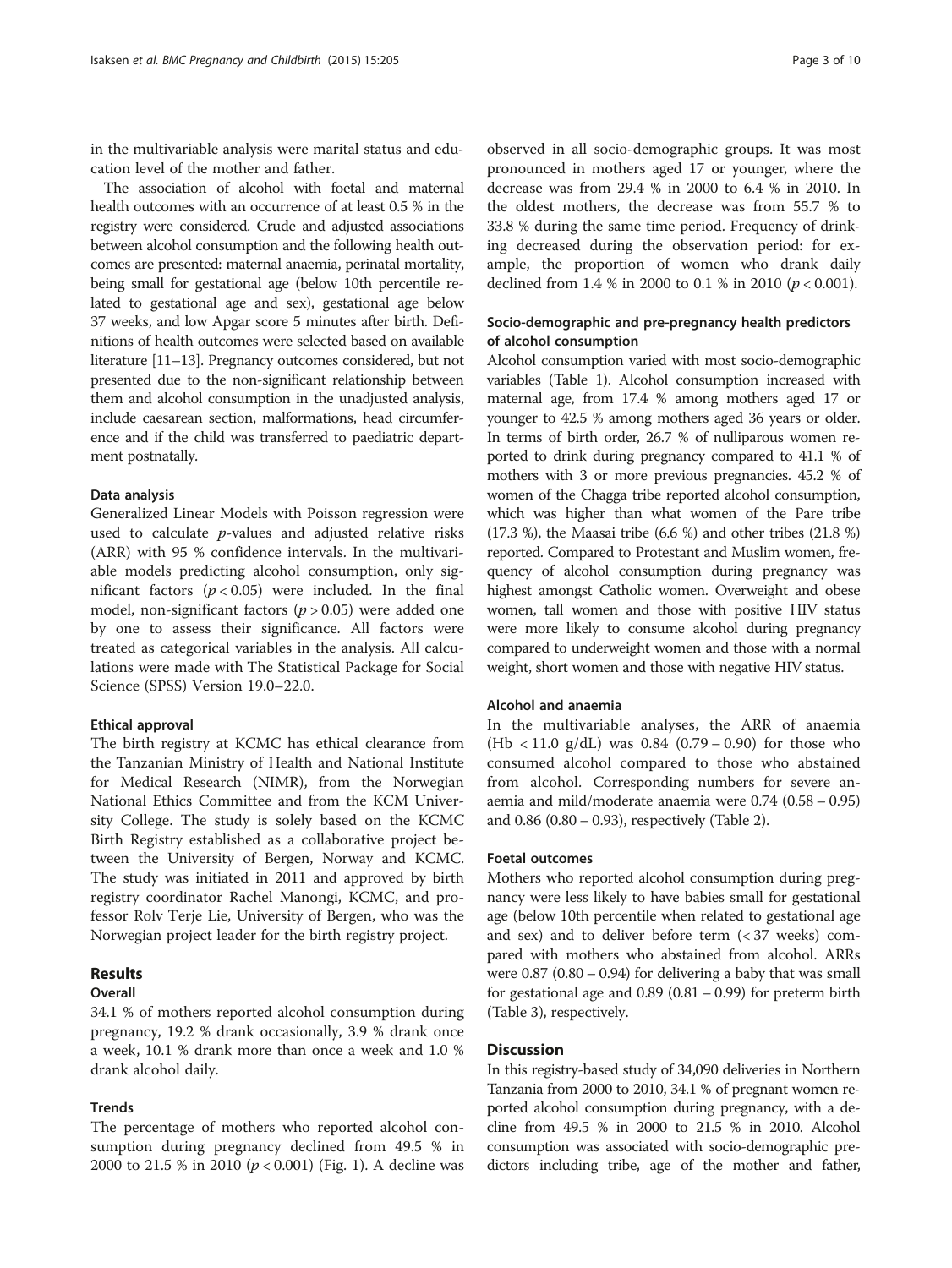<span id="page-3-0"></span>

religion and the mother's pre-pregnancy body mass index. In general, and contrary to expectations, women who reported alcohol consumption had more favourable pregnancy outcomes than women who abstained from alcohol. These associations were attenuated in the adjusted analysis, although still significant for the outcomes small for gestational age and low gestational age. Similarly, in the sub-study of women with known haemoglobin status (26.5 % of the deliveries), those who consumed alcohol had a lower risk of presenting with anaemia at last ANC visit/at admission.

#### Drinking pattern and time trends

The proportion of pregnant women in this study who consumed alcohol is higher than what is reported in developed countries. In an American survey from 2006 to 2010, 7.6 % of pregnant women reported alcohol consumption [[14\]](#page-8-0). The proportion of women who abstained from alcohol (65.9 %) in our study is consistent with the WHO's estimates of lifetime abstainers in Sub-Saharan Africa (65.2 %) [[1](#page-8-0)]. However, regional variations in consumption may be large, and the Kilimanjaro Region has one of the highest reported levels of alcohol consumption per capita in Tanzania [[15](#page-8-0)]. Cultural habits and lack of knowledge about the effect of alcohol on maternal and perinatal health are potential explanations for the high proportion of pregnant women who consume alcohol. According to project midwives at KCMC [personal communication], pregnant women in their district do not routinely receive information about the potentially damaging effects of alcohol on perinatal health. It is therefore likely that during pregnancy, women proceed with drinking the same level of alcohol consumption as before pregnancy, with the exception of women who changed their eating and drinking habits due to nausea.

Notably, from 2000 to 2010, there was a decline in reported alcohol consumption during pregnancy from 49.5 % to 21.5 %. A decline was observed in all socio-

demographic groups, although the decline was strongest in younger women. The overall trend was slightly attenuated after adjustment for socio-demographic factors, indicating that a part of the decline was due to changes in the distribution of socio-demographic factors. During ANC visits, the availability of information about the consequences of alcohol consumption on maternal and perinatal outcomes is insufficient; therefore, the observed decline in alcohol consumption is not likely due to knowledge gained during ANC visits. However, a possible explanation for the decline in consumption could still be increased knowledge of the effects of alcohol in the general community. An alternative explanation could be a decrease in financial resources; this could explain the decrease in consumption among the youngest mothers, as it often is the youngest who have the smallest financial resources. Despite growth in the Tanzanian GNP, the poverty rate has remained stable since 2001 at about 30 % of the population [[16\]](#page-8-0). Finally, a changing drinking culture may be another explanation for the decrease in alcohol consumption. In conclusion, a combination of cultural, knowledge-based and economic reasons offer possible explanations for the decline in alcohol consumption among pregnant women in Northern Tanzania.

#### Socio-demographic factors

Religion and tribe were the most important predictors of alcohol consumption. This may be due to cultural differences, economy, or traditional food and beverages unique to the area. In Tanzania, where home brew represent about 90 % of the alcohol consumed [[17](#page-8-0)], traditions play a strong role in alcohol consumption. The Chagga tribe are traditionally farmers growing bananas and other crops. Their traditional brew, mbege, is made of bananas and finger millet flowers. Compared to the Chaggas, the Maasai tribe who traditionally are nomads with cattle does not have a strong drinking culture, because traditionally, they did not grow any crops that could be used for brewing. In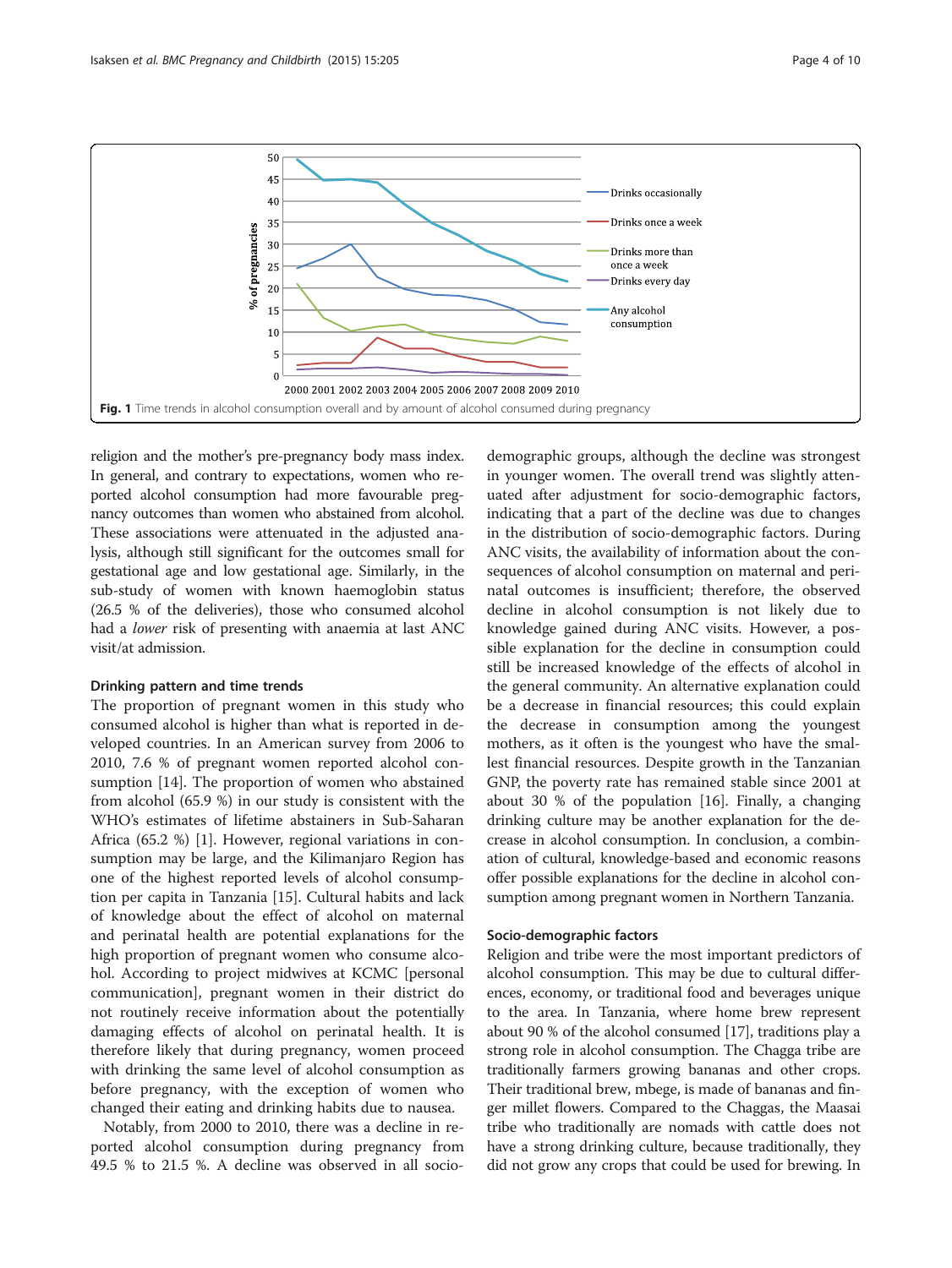<span id="page-4-0"></span>Table 1 Socio-demographic and pre-pregnancy health related predictors of alcohol consumption among pregnancies in Northern Tanzania

|                                                           | % of        | Mothers who drank alcohol during the pregnancy |                        |            |                        |                                    |  |
|-----------------------------------------------------------|-------------|------------------------------------------------|------------------------|------------|------------------------|------------------------------------|--|
|                                                           | pregnancies | % drinking alcohol                             | Univariate analysis    |            |                        | Multivariable model <sup>(a)</sup> |  |
| Variables                                                 |             |                                                | RR (95 % CI)           | $p$ -value | ARR (95 % CI)          | <i>p</i> -value                    |  |
| Total $(n = 33006)^{(b)}$                                 | 100.0       | 34.1                                           |                        |            |                        |                                    |  |
| Mother's age in years ( $n = 32985$ )                     |             |                                                |                        | < 0.001    |                        | 0.001                              |  |
| 17 or younger                                             | 2.6         | 17.4                                           | $0.41$ $(0.35 - 0.48)$ |            | $0.83$ (0.66 - 1.03)   |                                    |  |
| $18 - 25$                                                 | 38.9        | 28.3                                           | $0.67$ $(0.64 - 0.70)$ |            | $0.93$ (0.86 - 1.00)   |                                    |  |
| $26 - 35$                                                 | 48.2        | 37.9                                           | $0.89$ (0.85 - 0.93)   |            | $1.02$ (0.97 - 1.08)   |                                    |  |
| 36 or older                                               | 10.3        | 42.5                                           | 1.00                   |            | 1.00                   |                                    |  |
| Number of previous pregnancies ( $n = 32029$ )            |             |                                                |                        | < 0.001    |                        | < 0.001                            |  |
| $\mathbf 0$                                               | 37.0        | 26.7                                           | $0.65$ (0.62 - 0.68)   |            | $0.82$ (0.77 - 0.87)   |                                    |  |
| 1                                                         | 26.4        | 36.2                                           | $0.88$ $(0.84 - 0.92)$ |            | $1.00$ (0.95 $-1.05$ ) |                                    |  |
| $\overline{2}$                                            | 17.3        | 41.8                                           | $1.02$ (0.97 - 1.06)   |            | $1.09(1.04 - 1.15)$    |                                    |  |
| 3 or more                                                 | 19.3        | 41.1                                           | 1.00                   |            | 1.00                   |                                    |  |
| Mother's tribe ( $n = 32961$ )                            |             |                                                |                        | < 0.001    |                        | < 0.001                            |  |
| Chagga                                                    | 55.8        | 45.2                                           | $2.07(1.99 - 2.16)$    |            | $1.34(1.27 - 1.41)$    |                                    |  |
| Pare                                                      | 12.6        | 17.3                                           | $0.79$ (0.74 - 0.86)   |            | $0.92$ (0.84 - 1.01)   |                                    |  |
| Maasai                                                    | 1.0         | 6.6                                            | $0.31$ $(0.21 - 0.45)$ |            | $0.88$ (0.57 - 1.35)   |                                    |  |
| Other                                                     | 30.6        | 21.8                                           | 1.00                   |            | 1.00                   |                                    |  |
| Mother's religion ( $n = 32783$ )                         |             |                                                |                        | < 0.001    |                        | < 0.001                            |  |
| Catholic                                                  | 38.6        | 53.6                                           | $3.62$ (3.41 - 3.84)   |            | $2.91(2.69 - 3.14)$    |                                    |  |
| Protestant                                                | 40.0        | 25.9                                           | $1.75(1.64 - 1.87)$    |            | $1.59(1.47 - 1.72)$    |                                    |  |
| Muslim                                                    | 21.4        | 14.8                                           | 1.00                   |            | 1.00                   |                                    |  |
| Mother's Body Mass Index before pregnancy ( $n = 25417$ ) |             |                                                |                        | < 0.001    |                        | < 0.001                            |  |
| < 18.5 Underweight                                        | 5.2         | 23.8                                           | $0.58$ (0.50 - 0.67)   |            | $0.71$ $(0.62 - 0.82)$ |                                    |  |
| 18.5 - 24.9 Normal weight                                 | 56.8        | 33.7                                           | $0.82$ (0.73 - 0.91)   |            | $0.86$ (0.77 - 0.96)   |                                    |  |
| 25.0 - 29.9 Overweight                                    | 26.9        | 41.5                                           | $1.01$ (0.90 - 1.13)   |            | $0.95$ $(0.85 - 1.06)$ |                                    |  |
| 30.0 - 34.9 Obese Class 1 (Moderately Obese)              | 9.3         | 44.3                                           | $1.07(0.95 - 1.21)$    |            | $0.97$ $(0.87 - 1.09)$ |                                    |  |
| ≥ 35.0 Obese Class 2 (Severely Obese)                     | 1.8         | 41.3                                           | 1.00                   |            | 1.00                   |                                    |  |
| Mother's height ( $n = 29314$ )                           |             |                                                |                        | < 0.001    |                        | 0.001                              |  |
| $<$ 150 cm                                                | 5.5         | 26.7                                           | $0.67$ (0.60 $-$ 0.73) |            | $0.81$ (0.73 - 0.90)   |                                    |  |
| 150 - 159 cm                                              | 41.3        | 33.8                                           | $0.84$ (0.79 - 0.89)   |            | $0.92$ (0.86 - 0.97)   |                                    |  |
| $160 - 169$ cm                                            | 45.9        | 36.8                                           | $0.92$ (0.87 - 0.97)   |            | $0.91$ $(0.86 - 0.97)$ |                                    |  |
| $\geq$ 170 cm                                             | 7.3         | 40.2                                           | 1.00                   |            | 1.00                   |                                    |  |
| Current residence ( $n = 32913$ )                         |             |                                                |                        | < 0.001    |                        | 0.001                              |  |
| Urban area                                                | 52.2        | 34.4                                           | $1.00$ (0.97 - 1.04)   |            | $1.07(1.03 - 1.11)$    |                                    |  |
| Semiurban area                                            | 4.8         | 28.5                                           | $0.83$ (0.77 – 0.90)   |            | $1.01(0.92 - 1.11)$    |                                    |  |
| Rural area                                                | 43.0        | 34.3                                           | 1.00                   |            | 1.00                   |                                    |  |
| HIV status ( $n = 33006$ )                                |             |                                                |                        | < 0.001    |                        | < 0.001                            |  |
| Negative                                                  | 59.4        | 28.9                                           | $0.69$ (0.67 - 0.71)   |            | $0.91$ (0.87 - 0.95)   |                                    |  |
| Positive                                                  | 3.9         | 39.3                                           | $0.94$ $(0.87 - 1.00)$ |            | $1.11(1.01 - 1.21)$    |                                    |  |
| Unknown                                                   | 36.7        | 42.0                                           | 1.00                   |            | 1.00                   |                                    |  |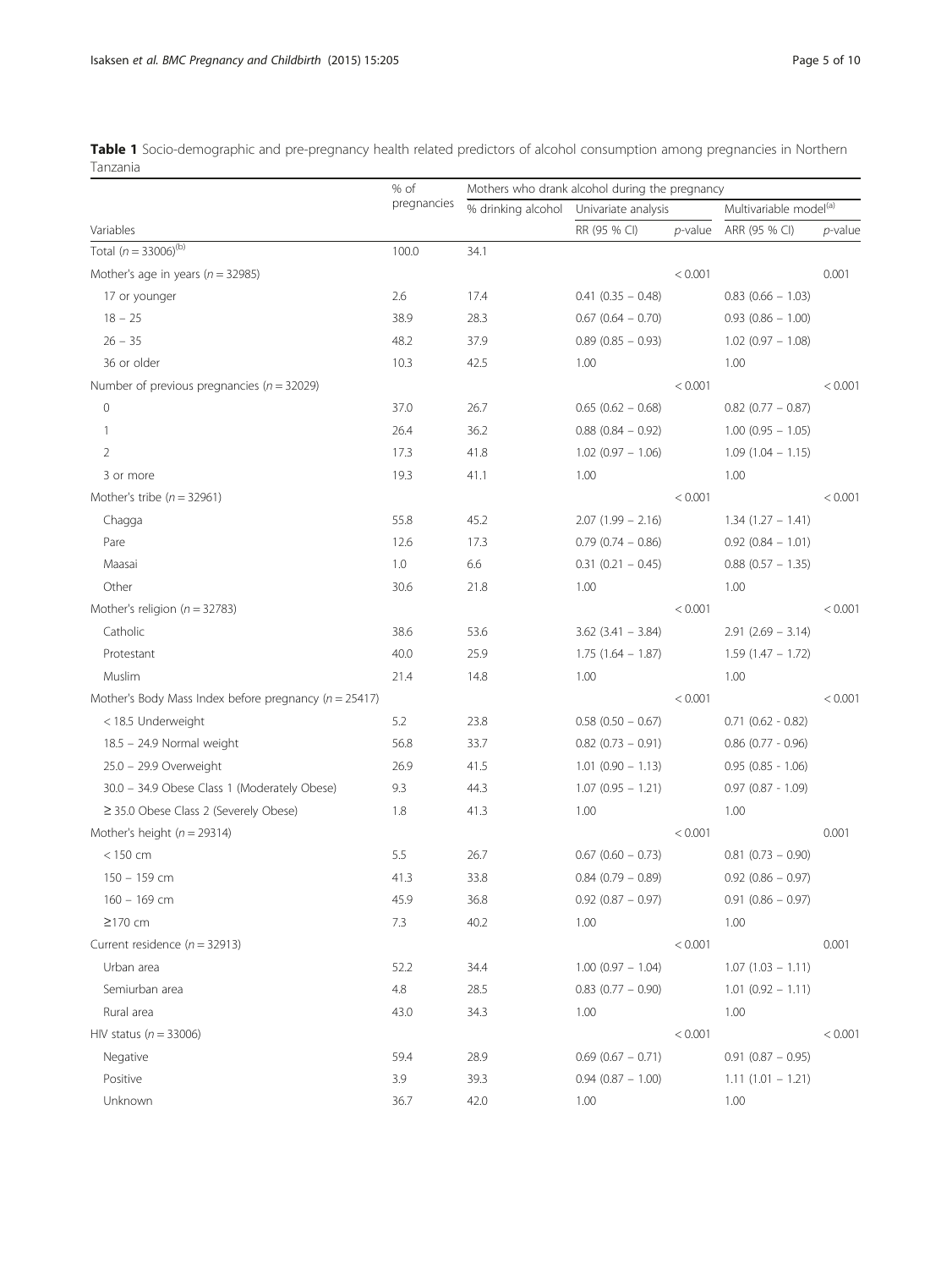| Father's age $(n = 32745)$   |      |      | < 0.001                                        | < 0.001 |
|------------------------------|------|------|------------------------------------------------|---------|
| 25 or younger                | 15.1 | 25.7 | $0.60$ $(0.56 - 0.65)$<br>$0.82$ (0.74 - 0.91) |         |
| $26 - 35$                    | 55.2 | 33.0 | $0.77(0.73 - 0.83)$<br>$0.85(0.79 - 0.92)$     |         |
| $36 - 45$                    | 25.6 | 40.5 | $0.95(0.89 - 1.02)$<br>$0.93(0.86 - 1.00)$     |         |
| 46 or older                  | 4.2  | 42.6 | 1.00<br>1.00                                   |         |
| Father's tribe $(n = 32835)$ |      |      | < 0.001                                        | < 0.001 |
| Chagga                       | 50.3 | 45.3 | $1.85(1.79 - 1.92)$<br>$1.24$ $(1.19 - 1.30)$  |         |
| Pare                         | 12.5 | 19.2 | $0.78$ (0.73 - 0.84)<br>$0.94$ $(0.87 - 1.03)$ |         |
| Maasai                       | 1.4  | 13.6 | $0.56$ $(0.44 - 0.70)$<br>$1.00$ (0.78 - 1.30) |         |
| Other                        | 35.8 | 24.5 | 1.00<br>1.00                                   |         |
| Year ( $n = 33006$ )         |      |      | < 0.001                                        | < 0.001 |
| 2000                         | 4.8  | 49.5 | $2.30$ $(2.12 - 2.49)$<br>$1.88(1.68 - 2.11)$  |         |
| 2001                         | 10.1 | 44.7 | $2.08(1.93 - 2.24)$<br>$1.86$ (1.68 - 2.07)    |         |
| 2002                         | 9.1  | 44.9 | $2.09(1.94 - 2.25)$<br>$1.86(1.68 - 2.07)$     |         |
| 2003                         | 8.1  | 44.2 | $2.06$ (1.90 - 2.22)<br>$1.72(1.55 - 1.91)$    |         |
| 2004                         | 8.5  | 39.1 | $1.82(1.68 - 1.97)$<br>$1.58(1.42 - 1.76)$     |         |
| 2005                         | 8.6  | 34.9 | $1.62$ (1.49 - 1.76)<br>$1.49(1.34 - 1.66)$    |         |
| 2006                         | 8.9  | 32.0 | $1.49(1.37 - 1.62)$<br>$1.46(1.31 - 1.62)$     |         |
| 2007                         | 9.8  | 28.5 | $1.33(1.22 - 1.44)$<br>$1.25(1.12 - 1.40)$     |         |
| 2008                         | 10.9 | 26.2 | $1.22$ (1.12 - 1.33)<br>$1.20(1.08 - 1.34)$    |         |
| 2009                         | 10.8 | 23.3 | $1.08$ (0.99 - 1.18)<br>$1.02$ (0.92 - 1.15)   |         |
| 2010                         | 10.4 | 21.5 | 1.00<br>1.00                                   |         |

Table 1 Socio-demographic and pre-pregnancy health related predictors of alcohol consumption among pregnancies in Northern Tanzania (Continued)

<sup>(a)</sup>In the multivariable analyses all predictors have been adjusted for mother's age, mother's occupation, mother's tribe, mother's religion, mother's body mass index, mother's height, previous pregnancies, mother's current residence, mother's childhood residence, father's age, father's tribe, year of delivery, drinking water source, boiling of drinking water, mother's age at marriage and mother's HIV-status

(b) For all the predictors one data entry per pregnancy has been included

addition, Maasai women traditionally were not allowed to drink alcohol before a certain age, at which point they drank only on specific occasions. These differences may explain why Chagga women were almost 7 times more likely to drink alcohol as Maasai women during pregnancy.

The results show a strong link between religion and alcohol consumption. Muslims, who are supposed to abstain from alcohol, have the lowest alcohol consumption rates among religious groups. The differences between the two included Christian groups (Catholics and Protestants) may be explained by different views on alcohol, as many Protestant churches, especially Evangelical churches, have been a part of the Temperance or Teetotalism movement [[18\]](#page-8-0), while most parts of the Catholic Church have not [[19\]](#page-8-0).

# Foetal and maternal outcomes **Overall**

Mothers who consumed alcohol during pregnancy had newborns with lower risks of perinatal death, being small for gestational age, low gestational age and low Apgar score 5 minutes after birth in the crude models. In the multivariable models, the lower risks of being small for gestational age and low gestational age for children born to mothers who consumed alcohol during pregnancy remained statistically significant. Previous studies have shown various results of low/moderate alcohol consumption during pregnancy, with some studies reporting protective associations with respect to stillbirth, intrauterine growth restriction, low birth weight, and preterm delivery [\[20](#page-8-0)–[23](#page-9-0)]. In 2007 a metaanalysis of data from mainly developed countries was inconclusive about maternal alcohol consumption's effect on foetal health [\[24](#page-9-0)]. Hence, unmeasured confounders, such as beneficial nutrients in traditional alcoholic beverages, or even a positive effect of alcohol per se are possible explanations for these findings.

# Diet and maternal health

Although the results are adjusted for maternal height, weight and many socio-demographic factors, there may still be unmeasued confounding variables. In many developing countries, the most important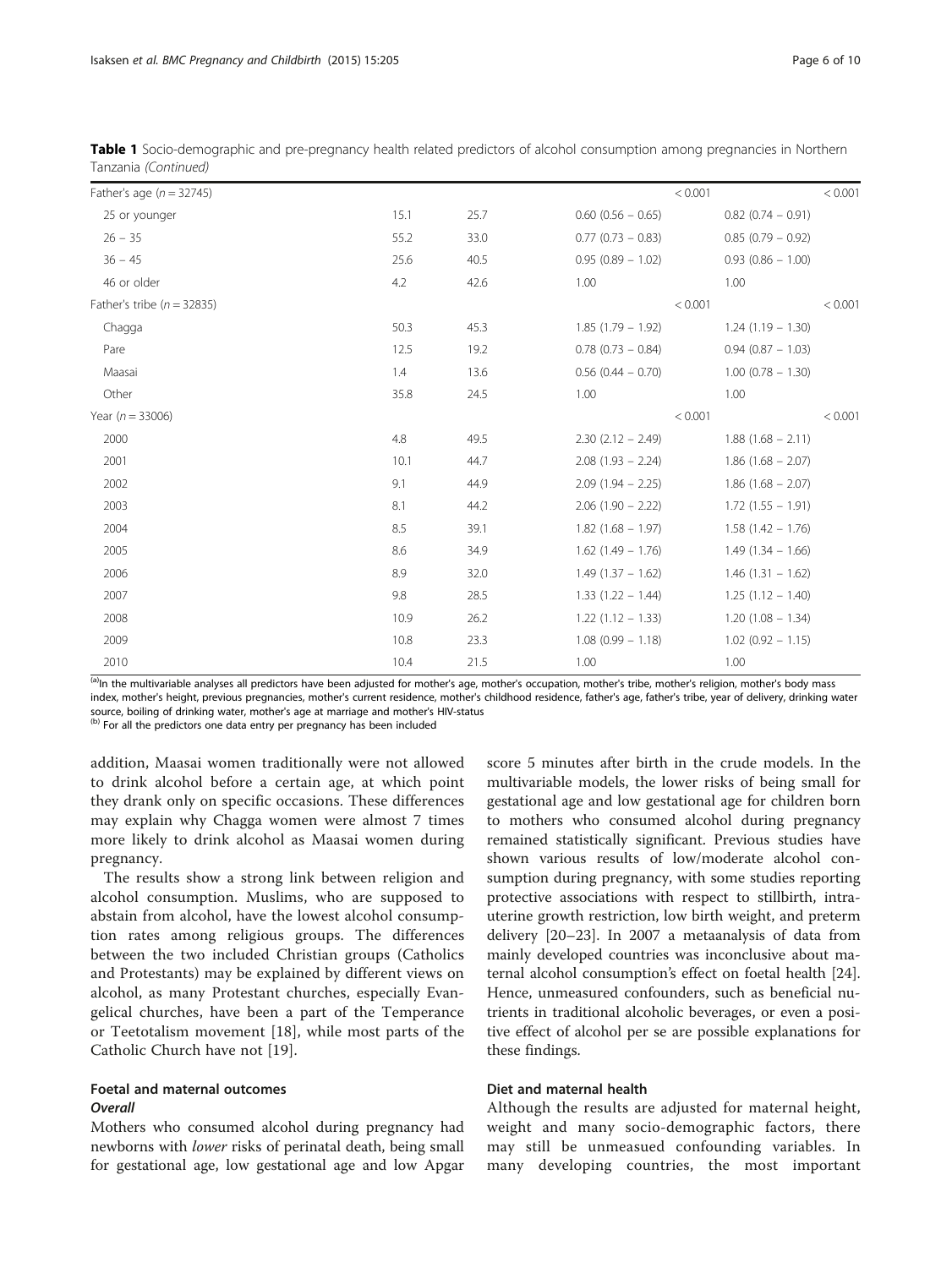|                                                                                           | $%$ of      | % of pregnancies           | Univariate analysis  |            | Multivariable model <sup>(a)</sup> |            |
|-------------------------------------------------------------------------------------------|-------------|----------------------------|----------------------|------------|------------------------------------|------------|
| Variables                                                                                 | pregnancies | associated with<br>anaemia | RR (95 % CI)         | $p$ -value | ARR (95 % CI)                      | $p$ -value |
| Anaemia during pregnancy (Hb < 11.0 g/dL) $(n = 8778)^{(\text{b})}$                       |             |                            |                      |            |                                    |            |
| Drinks alcohol                                                                            | 26.7        | 46.5                       | $0.81$ (0.77 - 0.85) | < 0.001    | $0.84(0.79 - 0.90)$                | < 0.001    |
| Drinks alcohol every day                                                                  | 0.4         | 43.6                       | $0.76$ (0.53 - 1.08) | 0.126      | $0.82$ (0.49 - 1.36)               | 0.439      |
| Drinks alcohol more than once a week                                                      | 7.4         | 41.6                       | $0.72$ (0.66 - 0.79) | < 0.001    | $0.77(0.68 - 0.87)$                | < 0.001    |
| Drinks alcohol once a week                                                                | 2.9         | 44.0                       | $0.77(0.66 - 0.88)$  | < 0.001    | $0.78$ (0.64 - 0.95)               | 0.012      |
| Drinks occasionally                                                                       | 16.0        | 49.2                       | $0.85(0.81 - 0.90)$  | < 0.001    | $0.88(0.82 - 0.95)$                | 0.002      |
| Abstains from alcohol                                                                     | 73.3        | 57.6                       | 1.00                 |            | 1.00                               |            |
| Severe anaemia during pregnancy (Hb < 7.0 g/dL) ( $n = 8778$ ) <sup>(b)</sup>             |             |                            |                      |            |                                    |            |
| Drinks alcohol                                                                            | 26.7        | 6.1                        | $0.75(0.63 - 0.90)$  | 0.002      | $0.74$ (0.58 - 0.95)               | 0.016      |
| Drinks alcohol every day                                                                  | 0.4         | 12.8                       | $1.58(0.69 - 3.60)$  | 0.276      | $1.12(0.44 - 2.86)$                | 0.811      |
| Drinks alcohol more than once a week                                                      | 7.4         | 6.0                        | $0.74(0.54 - 1.02)$  | 0.062      | $0.51(0.32 - 0.80)$                | 0.003      |
| Drinks alcohol once a week                                                                | 2.9         | 6.3                        | $0.78$ (0.48 - 1.27) | 0.318      | $0.70(0.34 - 1.41)$                | 0.318      |
| Drinks occasionally                                                                       | 16.0        | 5.9                        | $0.73$ (0.58 - 0.91) | 0.006      | $0.87(0.66 - 1.16)$                | 0.353      |
| Abstains from alcohol                                                                     | 73.3        | 8.1                        | 1.00                 |            | 1.00                               |            |
| Mild/moderate anaemia during pregnancy (Hb 7.0 - 10.9 g/dL) ( $n = 8778$ ) <sup>(b)</sup> |             |                            |                      |            |                                    |            |
| Drinks alcohol                                                                            | 26.7        | 40.4                       | $0.82$ (0.77 - 0.86) | < 0.001    | $0.86$ (0.80 - 0.93)               | < 0.001    |
| Drinks alcohol every day                                                                  | 0.4         | 30.8                       | $0.62$ (0.39 - 1.00) | 0.048      | $0.70$ (0.35 - 1.39)               | 0.310      |
| Drinks alcohol more than once a week                                                      | 7.4         | 35.6                       | $0.72$ (0.65 - 0.80) | < 0.001    | $0.82$ (0.72 - 0.94)               | 0.004      |
| Drinks alcohol once a week                                                                | 2.9         | 37.7                       | $0.76$ (0.65 - 0.89) | 0.001      | $0.79(0.64 - 0.98)$                | 0.034      |
| Drinks occasionally                                                                       | 16.0        | 43.3                       | $0.88$ (0.82 - 0.93) | < 0.001    | $0.89$ (0.81 - 0.97)               | 0.007      |
| Abstains from alcohol                                                                     | 73.3        | 49.5                       | 1.00                 |            | 1.00                               |            |

<span id="page-6-0"></span>

| <b>Table 2</b> Associations between pregnant women's alcohol consumption and maternal anaemia in Northern Tanzania 2006–2010 |  |  |  |
|------------------------------------------------------------------------------------------------------------------------------|--|--|--|
|------------------------------------------------------------------------------------------------------------------------------|--|--|--|

(a)In the multivariable analyses the associations with alcohol have for all the outcomes been adjusted for the following predictors: mother's age, mother's occupation, mother's tribe, mother's religion, mother's body mass index, mother's height, previous pregnancies, mother's current residence, mother's childhood residence, father's age, father's tribe, year of delivery, drinking water source, boiling of drinking water, mother's age at marriage and mother's HIV-status<br><sup>(b)</sup>For anaemia during pregnancy, mild/moderate anaemia and sev moderate anaemia and severe anaemia are based on 8778 pregnancies registered from 2006 and onwards

predictors of health are income, education and occupation [[25](#page-9-0)]. Data used for this study contains no information on personal income. Women who are able to purchase alcohol may have more economic resources, and consequently, more and better food. This would positively affect their daily caloric intake, which is the most important nutritional factor determining birth weight [[26](#page-9-0)]. In addition there may be a "healthy drinker" effect where mothers with a poor obstetric history choose to abstain from alcohol [\[24\]](#page-9-0).

# Nutrients in traditional brew

Another possible explanation for why mothers who consumed alcohol during pregnancy had healthier newborns is that there are substances in traditional alcoholic beverages that are beneficial for the foetus. In Tanzania, most alcohol consumed is from local brews, but the main ingredients differ from tribe to tribe. The local brew of the Chagga tribe, mbege, is rich in nutrients and traditionally therefore considered healthy. There may be vitamins and minerals in local brews that are beneficial to the foetus, and consumers of traditional beer are reported to have higher folate and vitamine B12 levels [\[27](#page-9-0)]. A recent review, however, showed that folate supplementation did not significantly reduce perinatal death, preterm birth or low birth weight [\[28\]](#page-9-0). In our study, alcohol was not associated with perinatal death in Chaggas (RR = 0.98) whereas relative risk was 0.83 for other tribes. This may indicate that the effect of alcohol is not related to nutrients in the Chagga brew.

#### Iron and anaemia

Pregnant women who consumed alcohol were less likely to present with anaemia at last ANC/at delivery. One explanation for this may be that traditional Tanzanian brews are often cooked in iron pots before fermentation [[29\]](#page-9-0). In contrast, commercially prepared beer lacks iron. Inadequate iron intake is a cause of anaemia and several countries advise pregnant women to take daily iron supplements [[30\]](#page-9-0). Surveys have shown that if the mother takes iron supplements during pregnancy, the baby will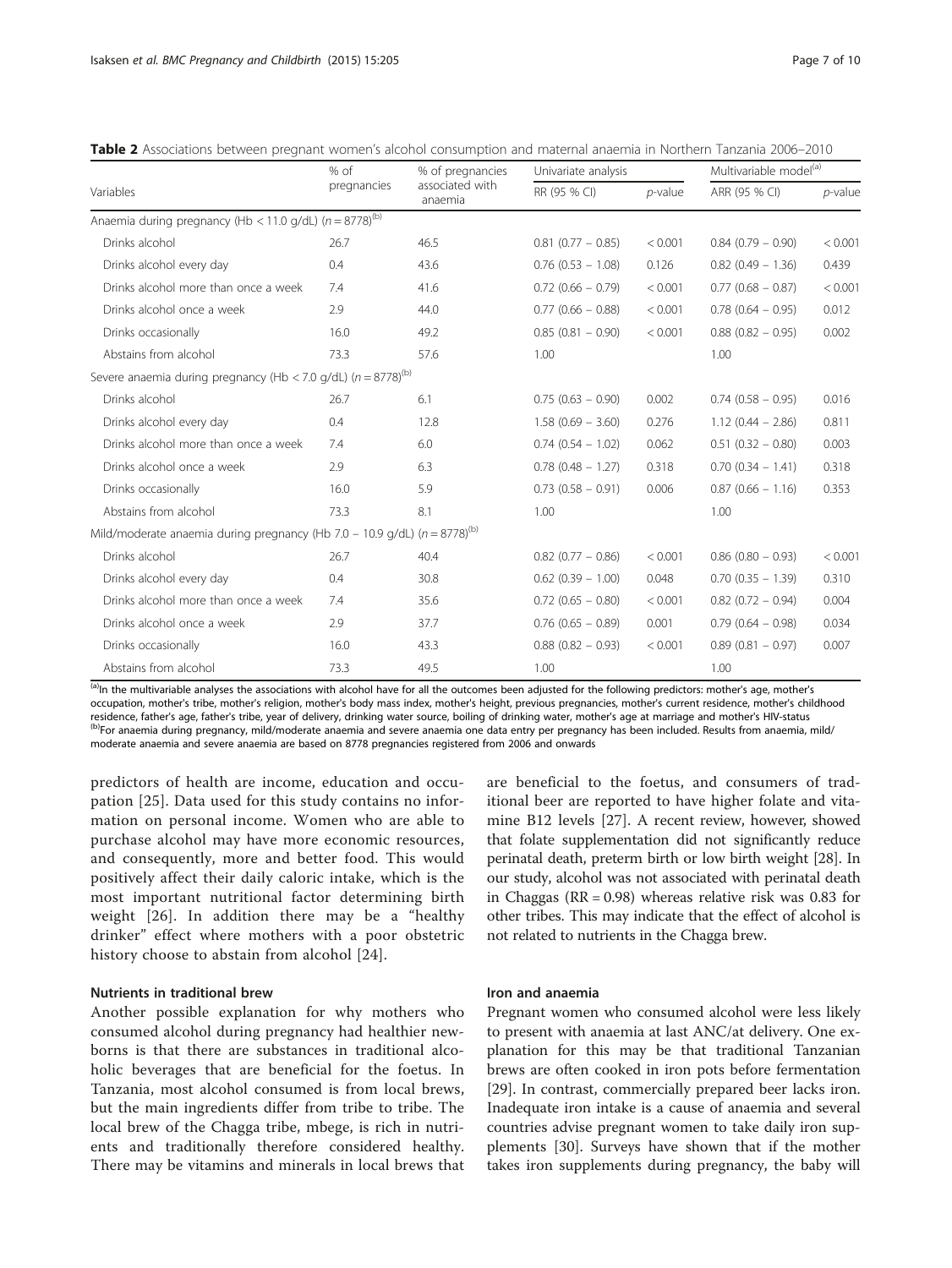|                                                                                                                                     | % of   | % $(n)$ of<br>births with<br>outcome | Univariate analysis    |            | Multivariable model <sup>(a)</sup> |            |
|-------------------------------------------------------------------------------------------------------------------------------------|--------|--------------------------------------|------------------------|------------|------------------------------------|------------|
| Variables                                                                                                                           | births |                                      | RR (95 % CI)           | $p$ -value | ARR (95 % CI)                      | $p$ -value |
| Perinatal death $(n = 33971)^{(b)}$                                                                                                 |        |                                      |                        |            |                                    |            |
| Drinks alcohol                                                                                                                      | 34.1   | 5.2(606)                             | $0.83(0.76 - 0.91)$    | < 0.001    | $0.93(0.81 - 1.07)$                | 0.288      |
| Drinks alcohol every day                                                                                                            | 1.0    | 3.3(11)                              | $0.53$ (0.30 - 0.95)   | 0.032      | $0.40$ (0.17 - 0.96)               | 0.041      |
| Drinks alcohol more than once a week                                                                                                | 10.1   | 4.6(157)                             | $0.72$ (0.62 - 0.85)   | < 0.001    | $0.81$ $(0.64 - 1.01)$             | 0.064      |
| Drinks alcohol once a week                                                                                                          | 3.8    | 5.1(66)                              | $0.80$ (0.63 - 1.02)   | 0.073      | $1.05(0.77 - 1.44)$                | 0.743      |
| Drinks occasionally                                                                                                                 | 19.2   | 5.7 (372)                            | $0.90(0.81 - 1.01)$    | 0.071      | $0.99(0.85 - 1.16)$                | 0.930      |
| Abstains from alcohol                                                                                                               | 65.9   | 6.3(1414)                            | 1.00                   |            | 1.00                               |            |
| Small for gestational age (below 10th percentile related to gestational age and sex <sup>(d)</sup> ) ( $n = 27065$ ) <sup>(c)</sup> |        |                                      |                        |            |                                    |            |
| Drinks alcohol                                                                                                                      | 34.4   | 14.0 (1305)                          | $0.81$ (0.76 - 0.86)   | < 0.001    | $0.87$ (0.80 - 0.94)               | 0.001      |
| Drinks alcohol every day                                                                                                            | 1.0    | 13.8 (36)                            | $0.80$ (0.59 - 1.08)   | 0.142      | $0.81(0.54 - 1.22)$                | 0.316      |
| Drinks alcohol more than once a week                                                                                                | 10.0   | 13.5 (367)                           | $0.78$ (0.71 - 0.86)   | < 0.001    | $0.88$ (0.77 - 1.00)               | 0.052      |
| Drinks alcohol once a week                                                                                                          | 4.0    | 14.2 (153)                           | $0.82$ (0.70 - 0.95)   | 0.009      | $0.80$ (0.65 - 0.98)               | 0.034      |
| Drinks occasionally                                                                                                                 | 19.4   | 14.3 (749)                           | $0.82$ (0.77 - 0.89)   | < 0.001    | $0.88$ (0.79 - 0.97)               | 0.007      |
| Abstains from alcohol                                                                                                               | 65.6   | 17.3 (3079)                          | 1.00                   |            | 1.00                               |            |
| Low gestational age < 37 weeks ( $n = 29399$ <sup>(c)</sup>                                                                         |        |                                      |                        |            |                                    |            |
| Drinks alcohol                                                                                                                      | 34.4   | 10.5 (1062)                          | $0.85(0.79 - 0.91)$    | < 0.001    | $0.89$ (0.81 - 0.99)               | 0.024      |
| Drinks alcohol every day                                                                                                            | 1.0    | 11.7(33)                             | $0.95(0.69 - 1.31)$    | 0.735      | $0.93(0.61 - 1.41)$                | 0.723      |
| Drinks alcohol more than once a week                                                                                                | 10.1   | 10.1(301)                            | $0.82$ (0.73 - 0.92)   | < 0.001    | $0.90$ (0.77 - 1.05)               | 0.170      |
| Drinks alcohol once a week                                                                                                          | 4.0    | 10.5(123)                            | $0.85(0.71 - 1.00)$    | 0.055      | $0.91(0.72 - 1.15)$                | 0.450      |
| Drinks occasionally                                                                                                                 | 19.4   | 10.6(605)                            | $0.86$ (0.79 - 0.93)   | < 0.001    | $0.88$ (0.78 - 1.00)               | 0.043      |
| Abstains from alcohol                                                                                                               | 65.6   | 12.4 (2394)                          | 1.00                   |            | 1.00                               |            |
| Low Apgar score 5 min after birth (Apgar score < 7) $(n = 32363)^{(b)}$                                                             |        |                                      |                        |            |                                    |            |
| Drinks alcohol                                                                                                                      | 34.2   | 2.7(304)                             | $0.87(0.76 - 0.99)$    | 0.039      | $1.12(0.92 - 1.36)$                | 0.249      |
| Drinks alcohol every day                                                                                                            | 1.0    | 2.2(7)                               | $0.70$ $(0.34 - 1.47)$ | 0.348      | $0.48$ (0.12 - 1.94)               | 0.300      |
| Drinks alcohol more than once a week                                                                                                | 10.2   | 2.6(85)                              | $0.82(0.65 - 1.02)$    | 0.076      | $1.28(0.95 - 1.73)$                | 0.104      |
| Drinks alcohol once a week                                                                                                          | 3.8    | 2.3(29)                              | $0.74(0.51 - 1.06)$    | 0.103      | $1.23$ (0.78 - 1.95)               | 0.371      |
| Drinks occasionally                                                                                                                 | 19.2   | 2.9(183)                             | $0.93(0.79 - 1.09)$    | 0.384      | $1.10$ (0.88 - 1.38)               | 0.386      |
| Abstains from alcohol                                                                                                               | 65.8   | 3.2(673)                             | 1.00                   |            | 1.00                               |            |

<span id="page-7-0"></span>

|  |  |  |  |  | <b>Table 3</b> Associations between mothers' alcohol consumption and foetal health outcomes in Northern Tanzania 2000–2010 |  |
|--|--|--|--|--|----------------------------------------------------------------------------------------------------------------------------|--|
|--|--|--|--|--|----------------------------------------------------------------------------------------------------------------------------|--|

(a)In the multivariable analyses the associations with alcohol have for all the outcomes been adjusted for the following predictors: mother's age, mother's occupation, mother's tribe, mother's religion, mother's body mass index, mother's height, previous pregnancies, mother's current residence, mother's childhood residence, father's age, father's tribe, year of delivery, drinking water source, boiling of drinking water, mother's age at marriage and mother's HIV-status<br><sup>(b)</sup>Analyses of perinatal death and low Apgar score 5 min after

(d)Limits for 10th percentile related to gestational age and sex are based on Villar et al., 2014

have a higher birth weight and a lower risk of being born preterm [[31](#page-9-0)].

#### Limitations

The registry file used for these analyses pertained to deliveries at KCMC, where patients may have demographic characteristics that are unique from the rest of the Kilimanjaro Region population. Treatment at KCMC may differ from home deliveries and less equipped hospitals. Hemoglobin was only recorded after 2006. The registry is based on self-reports, which may be unreliable. For example, alcohol consumption is

commonly overestimated or underestimated [\[32\]](#page-9-0) based on local culture and its acceptance of alcohol. In terms of alcohol, only information on consumption frequency exists, not the absolute amounts consumed. This makes it difficult to compare our results to other surveys and predictions of dose–response relationships may become unreliable.

The registry does not contain detailed information on some important aspects of pregnant womens' health status, such as nutrition level. Compared to developed countries, nutrition in Tanzania is less varied and malnutrition is far more common. As alcohol consumption might be an indicator of the mothers' nutrition level,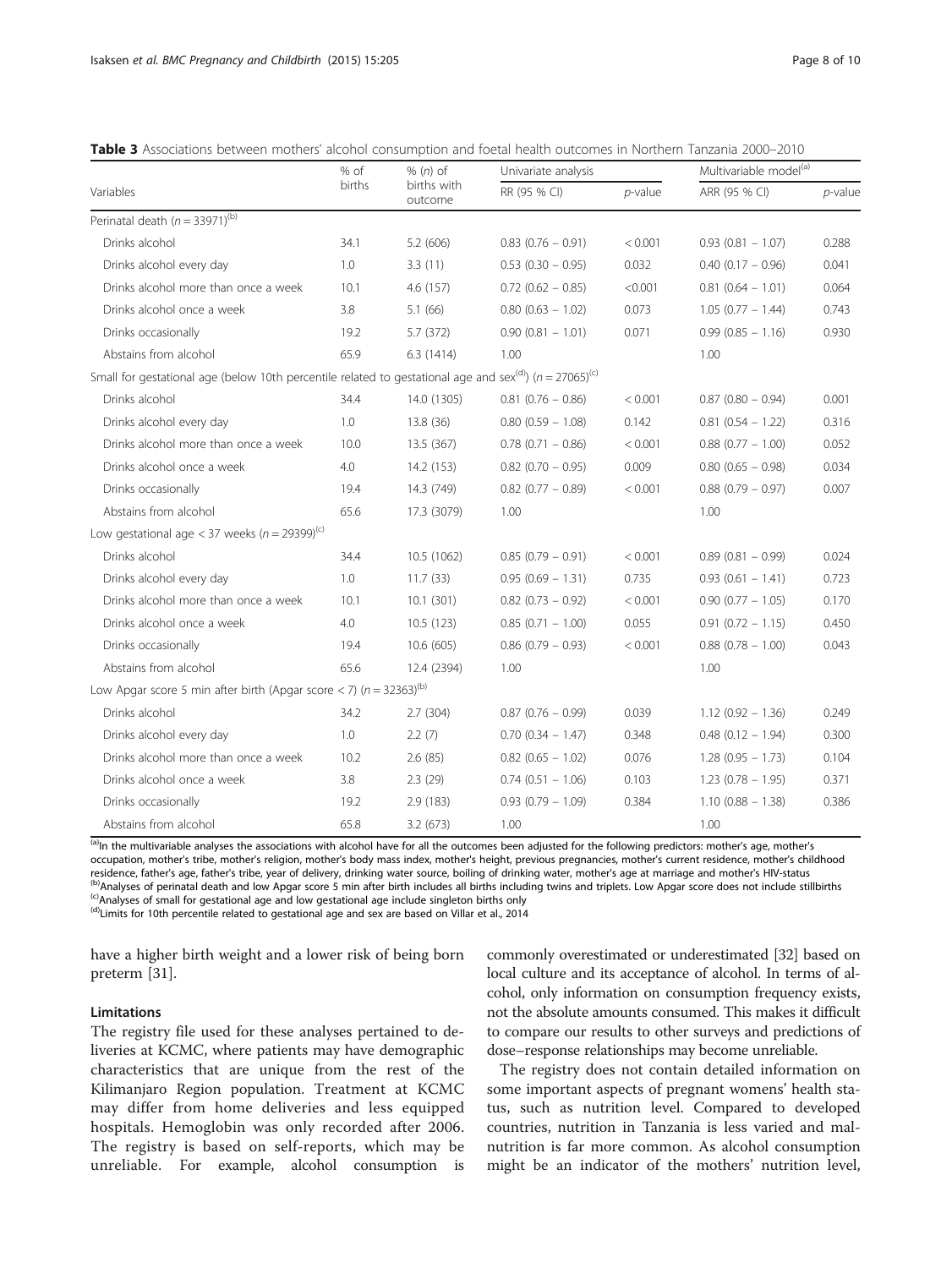<span id="page-8-0"></span>nutritional status as a cause of the observed associations cannot be ruled out.

Another limitation is that the birth registry does not collect data on newborn conditions that are not evident at birth. It is therefore not possible to evaluate whether mothers who consumed alcohol during pregnancy have healthier babies in the long term. As alcohol is estimated to be responsible for only 1 % of low birth weight cases in most African countries [6], it is difficult to demonstrate the effect of alcohol without monitoring more prominent causes of low birth weight and of being small for gestational age.

# Conclusions

From 2000 to 2010, the percentage of women who reported alcohol consumption during pregnancy decreased from 49.5 % to 21.5 %. The reason for this decline remains unclear, but a combination of explanations is likely, and include cultural, knowledge-based and economic factors, such as poor economy among young mothers.

The socio-demographic factors that were most strongly related to alcohol consumption were religion and tribe. Mothers with a positive HIV-status drank alcohol more frequently than those with a negative HIVstatus. Alcohol intake may interfere with the effect of HIV treatment.

Alcohol was associated with *better* birth outcomes, however, it is unlikely that alcohol consumption in itself can explain these findings. Better nutrition and health among mothers who reported alcohol consumption are more likely reasons for these associations, but our data do not allow for a detailed analysis that would fully account for these factors.

Further studies are needed to assess whether knowledge about the effects of alcohol in Tanzania is changing, and to assess long term effects of alcohol during pregnancy.

#### Competing interests

The authors declare that they have no competing interests.

#### Authors' contributions

ABI carried out the statistical analysis and drafted the manuscript. AKD, TØ and BTM reviewed the analyses and the manuscript critically. All authors read and approved the final manuscript.

#### Acknowledgements

The authors thank the staff at KCMC and the Birth Registry for collecting and registrating the data. In particular, we would like to thank Dr. Rachel Manongi, Michael Mahande and Paulina Calist for assisting in different ways, Prof. Rolv Terje Lie for valuable contributions in the writing process, and Kaitlin Saxton for helpful editing. The authors also thank the Norwegian Cooperation Programme for Development, Research and Higher Education (NUFU) for funds to support and maintain the registry. Last but not least; A special thanks goes to all the mothers and their babies who participated in the data collection.

#### Author details

<sup>1</sup> Faculty of Medicine and Dentistry, University of Bergen, Bergen, Norway. <sup>2</sup> Department of Global Public Health and Primary Care, University of Bergen Bergen, Norway. <sup>3</sup>Department of Paediatrics and Child Health, Kilimanjard Christian Medical Centre and Kilimanjaro Christian Medical University College, Moshi, Tanzania.

#### Received: 28 October 2014 Accepted: 21 August 2015 Published online: 03 September 2015

#### References

- 1. Global Status Report on Alcohol and Health. Geneva, Switzerland: World Health Organization; 2011.
- 2. Hoyme HE, May PA, Kalberg WO, Kodituwakku P, Gossage JP, Trujillo PM, et al. A practical clinical approach to diagnosis of fetal alcohol spectrum disorders clarification of the Institute of Medicine Criteria. Pediatrics. 1996;2005(115):39–47.
- Maier SE, West JR. Drinking patterns and alcohol-related birth defects. Alcohol Res Health. 2001;25:168–74.
- 4. Korkman M, Autti-Rämö I, Koivulehto H, Granström ML. Neuropsychological effects at early school age of fetal alcohol exposure of varying duration. Child Neuropsychol. 1998;4:199–212.
- 5. U.S. Surgeon General releases advisory on alcohol use in pregnancy [[https://wayback.archive-it.org/3926/20140421162517/http://](http://www.surgeongeneral.gov/news/2005/02/sg02222005.html) [www.surgeongeneral.gov/news/2005/02/sg02222005.html#](http://www.surgeongeneral.gov/news/2005/02/sg02222005.html)]Accessed 24 August 2015.
- 6. Rehm J, Room R, Graham K, Monteiro M, Gmel G, Sempos CT. The relationship of average volume of alcohol consumption and patterns of drinking to burden of disease: an overview. Addiction. 2003;98:1209–28.
- 7. Williams PP, Jordaan E, Mathews C, Lombard C, Parry CD. Alcohol and Other Drug Use during Pregnancy among Women Attending Midwife Obstetric Units in the Cape Metropole, South Africa. Adv Prev Med. 2014;2014:871427.
- 8. Culley CL, Ramsey TD, Mugyenyi G, Kiwanuka GN, Ngonzi J, MacLeod S, et al. Alcohol exposure among pregnant women in Sub-Saharan Africa: a systematic review. J Popul Ther Clin Pharmacol. 2013;20:321–33.
- 9. 2012 Tanzania Population and Housing Census. Dar es Salaam, Tanzania: National Bureau of Statistics Tanzania; 2013.
- 10. Msuya SE, Hussein TH, Uriyo J, Sam NE, Stray-Pedersen B. Anaemia among pregnant women in northern Tanzania: prevalence, risk factors and effect on perinatal outcomes. Tanzan J Health Res. 2011;13:33–9.
- 11. Iron Deficiency Anaemia: Assessment, Prevention and Control A Guide for Programme Managers. Geneva, Switzerland: World Health Organization; 2001:49–50.
- 12. Villar J, Ismail LC, Victora CG, Ohuma EO, Bertino E, Altman DG, et al. International standards for newborn weight, length, and head circumference by gestational age and sex: the Newborn Cross-Sectional Study of the INTERGROWTH - 21st Project. Lancet. 2014;384:857–68.
- 13. Born Too Soon: The Global Action Report on Premature Birth. Geneva, Switzerland: World Health Organization, March of Dimes, The Partnership for Maternal, Newborn and Child Health, Save the Children; 2012.
- 14. Centers for Disease Control and Prevention. Alcohol use and binge drinking among women of childbearing age - United States, 2006–2010. Morb Mortal Wkly Rep. 2012;61:534–8.
- 15. Henricson C: Alcohol Consumption in the Kilimanjaro Area. In: Kilonzo GP, Pitkänen YT, editors. Pombe: Report of Alcohol Research Project in Tanzania 1988-90. Helsinki, Finland: University of Helsinki; 1992.
- 16. Morisset J: Tanzania Economic Update Spreading the Wings: From Growth to Shared Prosperity. Washington DC, USA: The World Bank Group, Africa Region Poverty Reduction & Economic Management; 2012
- 17. Global Status Report on Alcohol 1999, Country Profiles: African Region. Geneva, Switzerland: World Health Organization; 1999
- 18. Kobler J. Ardent Spirits: The Rise and Fall of Prohibition. Cambridge, MA, USA: Da Capo Press; 1993.
- 19. Engs RC. Protestants and Catholics: Drunken Barbarians and Mellow Romans? Bloomington, IN, USA: White Paper; 2000.
- 20. Marbury MC, Linn S, Monson R, Schoenbaum S, Stubblefield PG, Ryan KJ. The Association of alcohol consumption with outcome of pregnancy. Am J Public Health. 1983;73:1165–8.
- 21. McDonald AD, Armstrong BG, Sloan M. Cigarette, alcohol, and coffee consumption and prematurity. Am J Public Health. 1992;82:87–90.